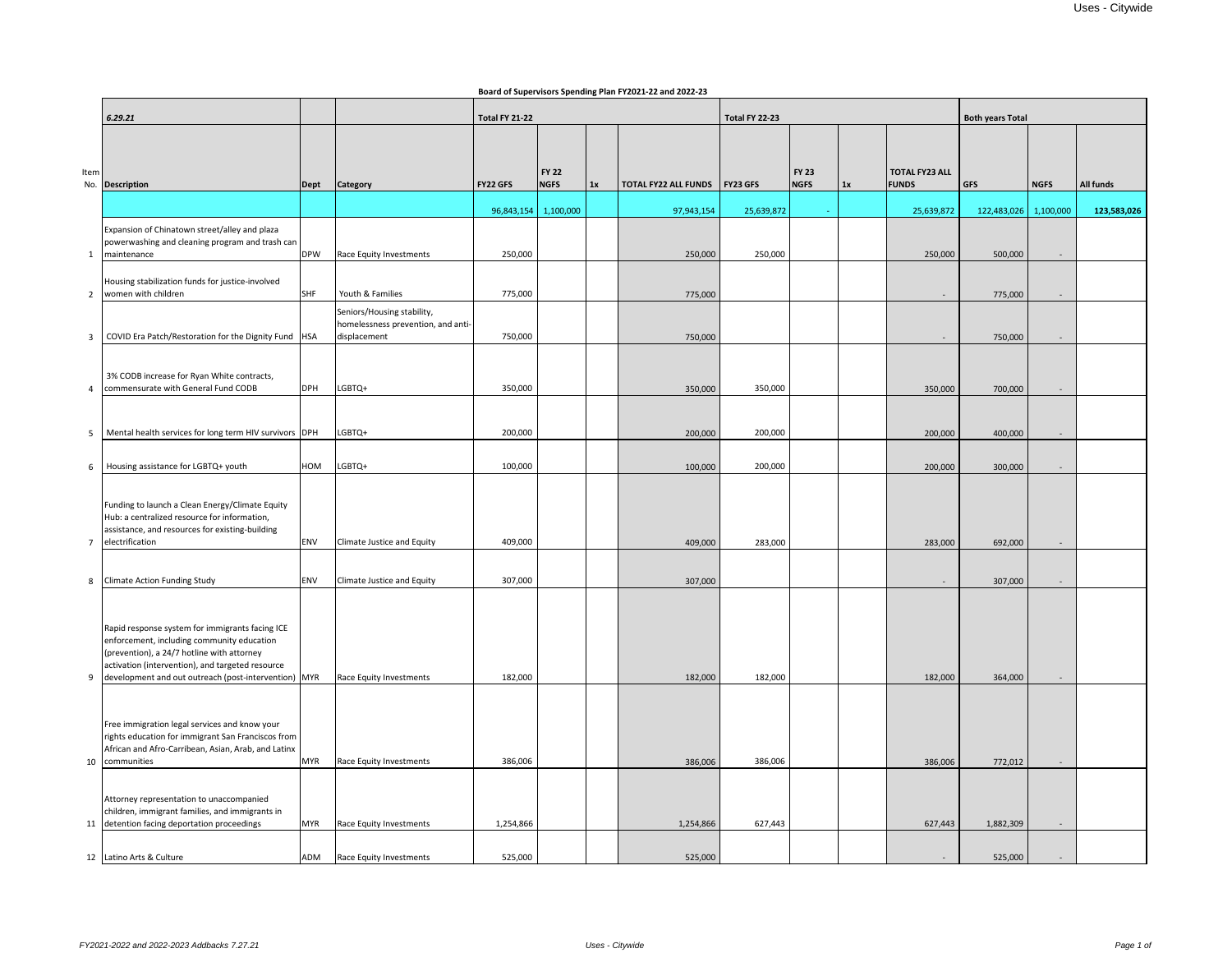| Item<br>No. Description |                                                                                                                                                                                                                                                                                       |            |                                                                      |                 |              |    |                                 |           |              |    |                       |            |                          |           |
|-------------------------|---------------------------------------------------------------------------------------------------------------------------------------------------------------------------------------------------------------------------------------------------------------------------------------|------------|----------------------------------------------------------------------|-----------------|--------------|----|---------------------------------|-----------|--------------|----|-----------------------|------------|--------------------------|-----------|
|                         |                                                                                                                                                                                                                                                                                       |            |                                                                      |                 | <b>FY 22</b> |    |                                 |           | <b>FY 23</b> |    | <b>TOTAL FY23 ALL</b> |            |                          |           |
|                         |                                                                                                                                                                                                                                                                                       | Dept       | Category                                                             | <b>FY22 GFS</b> | <b>NGFS</b>  | 1x | TOTAL FY22 ALL FUNDS   FY23 GFS |           | <b>NGFS</b>  | 1x | <b>FUNDS</b>          | <b>GFS</b> | <b>NGFS</b>              | All funds |
|                         | Latino Immigrant Services: Family Resource                                                                                                                                                                                                                                            | HSA/CF     |                                                                      |                 |              |    |                                 |           |              |    |                       |            |                          |           |
| 13 Centers              |                                                                                                                                                                                                                                                                                       |            | Youth & Families                                                     | 750,000         |              |    | 750,000                         | 300,000   |              |    | 300,000               | 1,050,000  | $-$                      |           |
|                         |                                                                                                                                                                                                                                                                                       |            |                                                                      |                 |              |    |                                 |           |              |    |                       |            |                          |           |
| 14 TAY                  | Latino Crisis Intervention & Violence Prevention for                                                                                                                                                                                                                                  | <b>CHF</b> | Youth & Families                                                     | 300,000         |              |    | 300,000                         |           |              |    |                       | 300,000    | $\overline{\phantom{a}}$ |           |
|                         |                                                                                                                                                                                                                                                                                       |            |                                                                      |                 |              |    |                                 |           |              |    |                       |            |                          |           |
|                         | Funding for CalFresh households to purchase local<br>15 fruits & vegetables                                                                                                                                                                                                           | <b>HSA</b> | <b>Restoration of Funding</b>                                        | 150,000         |              |    | 150,000                         | 150,000   |              |    | 150,000               | 300,000    |                          |           |
|                         |                                                                                                                                                                                                                                                                                       |            |                                                                      |                 |              |    |                                 |           |              |    |                       |            |                          |           |
|                         | <b>Essential services hub to serve the Pacific Islander</b>                                                                                                                                                                                                                           |            |                                                                      |                 |              |    |                                 |           |              |    |                       |            |                          |           |
|                         | 16 Community during COVID-19 Recovery                                                                                                                                                                                                                                                 | <b>ECN</b> | Race Equity Investments                                              | 200,000         |              |    | 200,000                         |           |              |    |                       | 200,000    | $\sim$                   |           |
|                         |                                                                                                                                                                                                                                                                                       |            |                                                                      |                 |              |    |                                 |           |              |    |                       |            |                          |           |
|                         | 17 Capacity building for Black led organizations                                                                                                                                                                                                                                      | <b>ECN</b> | Race Equity Investments                                              | 1,500,000       |              |    | 1,500,000                       | 500,000   |              |    | 500,000               | 2,000,000  | $\sim$                   |           |
|                         |                                                                                                                                                                                                                                                                                       |            |                                                                      |                 |              |    |                                 |           |              |    |                       |            |                          |           |
|                         | Sustain services for survivors of Gender-Based<br>violence in San Francisco with a small increase, add                                                                                                                                                                                |            |                                                                      |                 |              |    |                                 |           |              |    |                       |            |                          |           |
|                         | a couple of new culturally specific programs and                                                                                                                                                                                                                                      |            |                                                                      |                 |              |    |                                 |           |              |    |                       |            |                          |           |
|                         | 18 help to expand the department.                                                                                                                                                                                                                                                     | DPH        | Public Safety/Victim Services                                        | 1,000,000       |              |    | 1,000,000                       | 1,000,000 |              |    | 1,000,000             | 2,000,000  | $\sim$                   |           |
|                         | Funding to create a business plan for a San<br>Francisco Public Bank (facilitating, drafting and                                                                                                                                                                                      |            |                                                                      |                 |              |    |                                 |           |              |    |                       |            |                          |           |
|                         | advising on the formation of a bank business plan                                                                                                                                                                                                                                     |            |                                                                      |                 |              |    |                                 |           |              |    |                       |            |                          |           |
|                         | 19 and bank governance plan)                                                                                                                                                                                                                                                          | <b>BOS</b> | Misc                                                                 | 350,000         |              |    | 350,000                         |           |              |    | $\sim$                | 350,000    | $\sim$                   |           |
|                         | Tenant Improvements including to install an<br>elevator and ADA accessible restrooms to support<br>dance classes and performances in a dance<br>building in the Mission, serving where 50,000<br>youth and adults will participate in classes and<br>20 attend performances each year | <b>ECN</b> | Race Equity Investments                                              | 200,000         |              |    | 200,000                         |           |              |    | $\sim$                | 200,000    | $\sim$                   |           |
|                         |                                                                                                                                                                                                                                                                                       |            |                                                                      |                 |              |    |                                 |           |              |    |                       |            |                          |           |
|                         | Tenant improvements at two new sites in<br>affordable housing buildings to serve 1,500<br>21 immigrant youth and families                                                                                                                                                             | <b>ECN</b> |                                                                      | 112,500         |              |    | 112,500                         |           |              |    |                       | 112,500    |                          |           |
|                         |                                                                                                                                                                                                                                                                                       |            |                                                                      |                 |              |    |                                 |           |              |    |                       |            |                          |           |
|                         | Organizers for tenant outreach in HUD buildings<br>and other publicly financed residential<br>developments, independent from the operator or<br>22 people who run the building                                                                                                        | <b>MYR</b> | Housing stability, homelessness<br>prevention, and anti-displacement | 200,000         |              |    | 200,000                         | 200,000   |              |    | 200,000               | 400,000    |                          |           |
|                         |                                                                                                                                                                                                                                                                                       |            |                                                                      |                 |              |    |                                 |           |              |    |                       |            |                          |           |
|                         | Transgender and non-binary Asian and Pacific<br>23 Islander leadership development                                                                                                                                                                                                    | <b>HRC</b> | LGBTQ+                                                               | 100,000         |              |    | 100,000                         |           |              |    |                       | 100,000    |                          |           |
|                         |                                                                                                                                                                                                                                                                                       |            |                                                                      |                 |              |    |                                 |           |              |    |                       |            |                          |           |
|                         | 24 Rental subsidy program for Trans residents                                                                                                                                                                                                                                         | <b>MYR</b> | Housing stability, homelessness<br>prevention, and anti-displacement | 400,000         |              |    | 400,000                         | 250,000   |              |    | 250,000               | 650,000    |                          |           |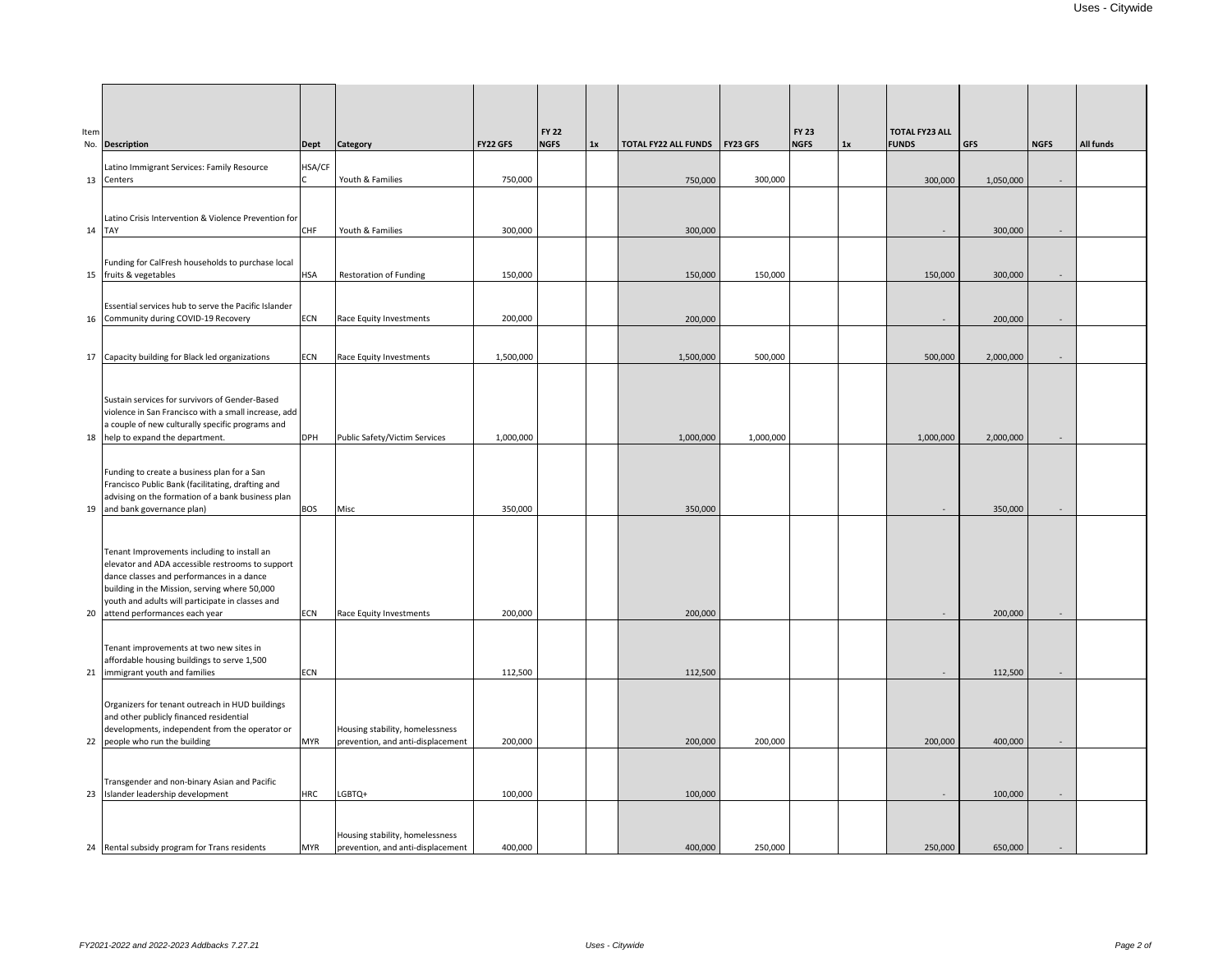| Item | No. Description                                                                                       | Dept               | <b>Category</b>                                                      | <b>FY22 GFS</b> | <b>FY 22</b><br><b>NGFS</b> | 1x | TOTAL FY22 ALL FUNDS FY23 GFS |           | <b>FY 23</b><br><b>NGFS</b> | 1x | <b>TOTAL FY23 ALL</b><br><b>FUNDS</b> | <b>GFS</b> | <b>NGFS</b> | All funds |
|------|-------------------------------------------------------------------------------------------------------|--------------------|----------------------------------------------------------------------|-----------------|-----------------------------|----|-------------------------------|-----------|-----------------------------|----|---------------------------------------|------------|-------------|-----------|
|      |                                                                                                       |                    |                                                                      |                 |                             |    |                               |           |                             |    |                                       |            |             |           |
|      | Support for a new LGBTQ health building in the<br>25 Trans District                                   | <b>DPH</b>         | LGBTQ+                                                               | 750,000         |                             |    | 750,000                       |           |                             |    | $\sim$                                | 750,000    | $\sim$      |           |
|      |                                                                                                       |                    |                                                                      |                 |                             |    |                               |           |                             |    |                                       |            |             |           |
|      | 26 Trans economic development and recovery                                                            | ECN,<br><b>MYR</b> | LGBTQ+                                                               | 250,000         |                             |    | 250,000                       |           |                             |    |                                       | 250,000    |             |           |
|      |                                                                                                       |                    |                                                                      |                 |                             |    |                               |           |                             |    | $\sim$                                |            | $\sim$      |           |
|      | 27 10 FTEs for SFFD Ambulance unit                                                                    | <b>FIR</b>         | Public Safety/Victim Services                                        | 1,900,000       |                             |    | 1,900,000                     | 1,900,000 |                             |    | 1,900,000                             | 3,800,000  | $\sim$      |           |
|      |                                                                                                       |                    |                                                                      |                 |                             |    |                               |           |                             |    |                                       |            |             |           |
|      | Funds to provide housing case management to                                                           |                    | Housing stability, homelessness                                      |                 |                             |    |                               |           |                             |    |                                       |            |             |           |
|      | 28 older adults and adults with disabilities                                                          | <b>HSA</b>         | prevention, and anti-displacement                                    | 75,000          |                             |    | 75,000                        |           |                             |    |                                       | 75,000     |             |           |
|      | To provide three nutritious meals a day, 364 days a                                                   |                    | Housing stability, homelessness                                      |                 |                             |    |                               |           |                             |    |                                       |            |             |           |
|      | 29 year, to the city's poor, homeless and hungry                                                      | <b>HSA</b>         | prevention, and anti-displacement                                    | 75,000          |                             |    | 75,000                        |           |                             |    | $\sim$                                | 75,000     | $\sim$      |           |
|      |                                                                                                       |                    |                                                                      |                 |                             |    |                               |           |                             |    |                                       |            |             |           |
|      | 30 To fund two 8131 Victim Witness Investigator II                                                    | <b>DAT</b>         | Public Safety/Victim Services                                        | 300,000         |                             |    | 300,000                       | 300,000   |                             |    | 300,000                               | 600,000    | $\sim$      |           |
|      |                                                                                                       |                    |                                                                      |                 |                             |    |                               |           |                             |    |                                       |            |             |           |
|      | 31 Two Property Crime Advocates                                                                       | <b>DAT</b>         | Public Safety/Victim Services                                        | 200,000         |                             |    | 200,000                       | 200,000   |                             |    | 200,000                               | 400,000    | $\sim$      |           |
|      |                                                                                                       |                    |                                                                      |                 |                             |    |                               |           |                             |    |                                       |            |             |           |
|      | Continued funding to serve the immigrant,<br>transition age youth, workers and families in the        |                    |                                                                      |                 |                             |    |                               |           |                             |    |                                       |            |             |           |
|      | Filipino community, concentrated in Districts 11<br>32 and 6, but also throughout the City of SF      | <b>MYR</b>         | Race Equity Investments                                              | 158,506         |                             |    | 158,506                       | 158,506   |                             |    | 158,506                               | 317,012    | $\sim$      |           |
|      |                                                                                                       |                    |                                                                      |                 |                             |    |                               |           |                             |    |                                       |            |             |           |
|      | Staffing to sustain essential contributions to food<br>security and facilitate youth education        |                    |                                                                      |                 |                             |    |                               |           |                             |    |                                       |            |             |           |
|      | 33 programming in southeast SF                                                                        | <b>ECN</b>         | Food Security                                                        | 197,734         |                             |    | 197,734                       |           |                             |    |                                       | 197,734    |             |           |
|      |                                                                                                       |                    |                                                                      |                 |                             |    |                               |           |                             |    |                                       |            |             |           |
|      |                                                                                                       |                    |                                                                      |                 |                             |    |                               |           |                             |    |                                       |            |             |           |
|      | Two additional staff positions to coordinate case<br>management and case advocacy, housing and        |                    |                                                                      |                 |                             |    |                               |           |                             |    |                                       |            |             |           |
|      | behavioral health access for community members<br>34 facing barriers in navigating these systems      | <b>DPH</b>         | Housing stability, homelessness<br>prevention, and anti-displacement | 140,000         |                             |    |                               |           |                             |    |                                       |            |             |           |
|      |                                                                                                       |                    |                                                                      |                 |                             |    | 140,000                       |           |                             |    | $\sim$                                | 140,000    | $\sim$      |           |
|      | Funding to support a safe walking path to school                                                      |                    |                                                                      |                 |                             |    |                               |           |                             |    |                                       |            |             |           |
|      | 35 for elementary students in the TL                                                                  | <b>SFMTA</b>       | Public Safety/Victim Services                                        | 120,000         |                             |    | 120,000                       |           |                             |    | $\sim$                                | 120,000    |             |           |
|      |                                                                                                       |                    |                                                                      |                 |                             |    |                               |           |                             |    |                                       |            |             |           |
|      | Funding to continue a housing program for justice<br>36 involved young adults in the Mission District | ADP                | Housing stability, homelessness<br>prevention, and anti-displacement | 750,000         |                             |    | 750,000                       | 750,000   |                             |    | 750,000                               | 1,500,000  |             |           |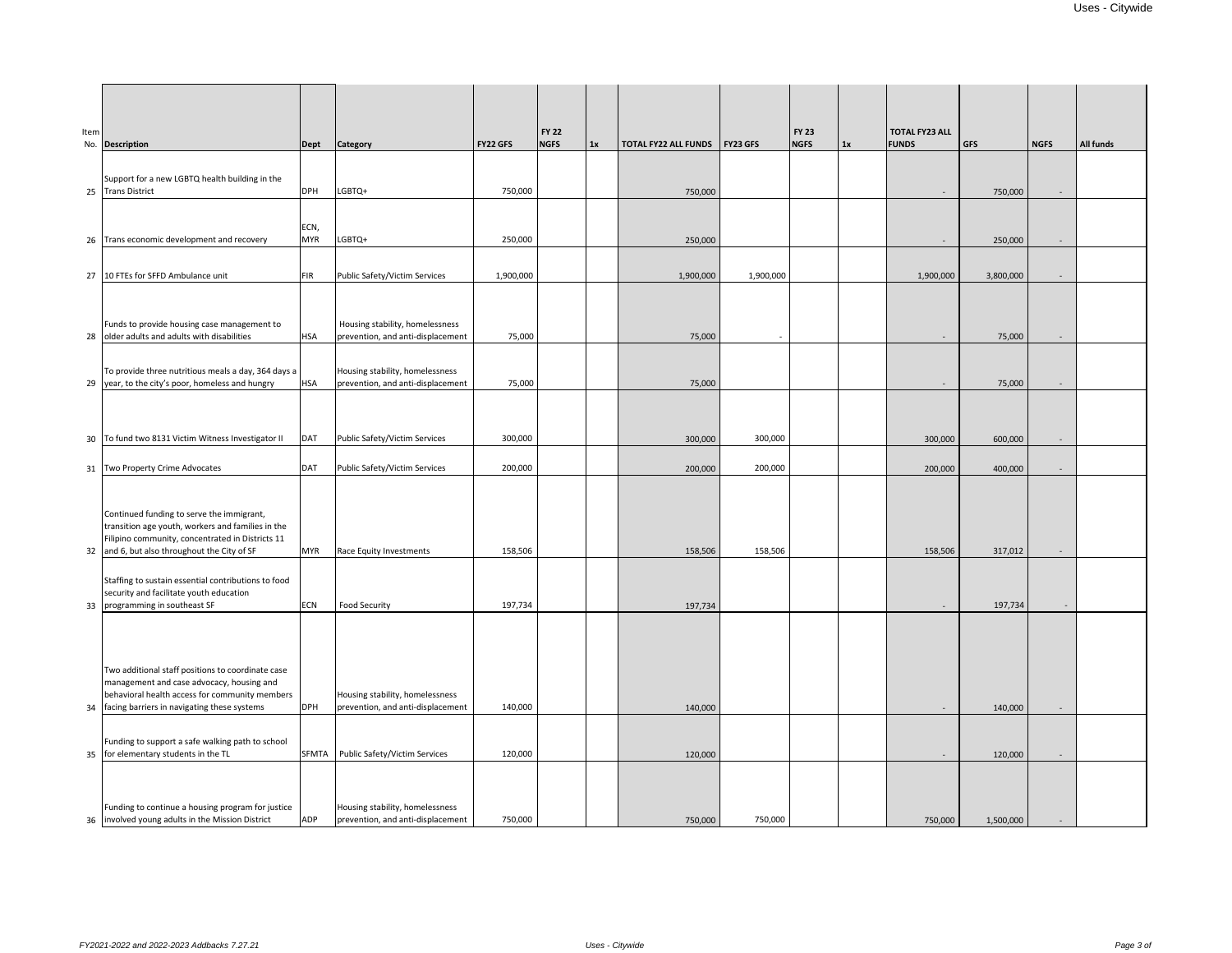| Item  | No. Description                                                                                                                                                                                                                                 | <b>Dept</b> | <b>Category</b>                   | FY22 GFS  | <b>FY 22</b><br><b>NGFS</b> | 1x | <b>TOTAL FY22 ALL FUNDS FY23 GFS</b> |           | <b>FY 23</b><br><b>NGFS</b> | 1x | <b>TOTAL FY23 ALL</b><br><b>FUNDS</b> | <b>GFS</b> | <b>NGFS</b>              | All funds |
|-------|-------------------------------------------------------------------------------------------------------------------------------------------------------------------------------------------------------------------------------------------------|-------------|-----------------------------------|-----------|-----------------------------|----|--------------------------------------|-----------|-----------------------------|----|---------------------------------------|------------|--------------------------|-----------|
|       |                                                                                                                                                                                                                                                 |             |                                   |           |                             |    |                                      |           |                             |    |                                       |            |                          |           |
|       | Rapid rehousing rental subsidies for unhoused                                                                                                                                                                                                   |             | Housing stability, homelessness   |           |                             |    |                                      |           |                             |    |                                       |            |                          |           |
|       | 37   women experiencing sexual exploitation                                                                                                                                                                                                     | HOM         | prevention, and anti-displacement | 260,000   |                             |    | 260,000                              | 450,000   |                             |    | 450,000                               | 710,000    | ÷                        |           |
|       | Pretrial Release Unit expansion and equity/services                                                                                                                                                                                             |             |                                   |           |                             |    |                                      |           |                             |    |                                       |            |                          |           |
| 38    | for BIPOC Indigent Clients                                                                                                                                                                                                                      | <b>PDR</b>  | Public Safety/Victim Services     | 1,200,000 |                             |    | 1,200,000                            | 1,200,000 |                             |    | 1,200,000                             | 2,400,000  | $\sim$                   |           |
|       |                                                                                                                                                                                                                                                 |             |                                   |           |                             |    |                                      |           |                             |    |                                       |            |                          |           |
|       | To grow and distribute fresh produce while<br>educating the next generation of BIPOC farmers in                                                                                                                                                 |             |                                   |           |                             |    |                                      |           |                             |    |                                       |            |                          |           |
| 39 SF |                                                                                                                                                                                                                                                 | <b>HSA</b>  | <b>Food Security</b>              | 217,023   |                             |    | 217,023                              | 217,023   |                             |    | 217,023                               | 434,046    | ÷                        |           |
|       |                                                                                                                                                                                                                                                 |             |                                   |           |                             |    |                                      |           |                             |    |                                       |            |                          |           |
|       | Funding to increase affordable housing on the                                                                                                                                                                                                   |             | Housing stability, homelessness   |           |                             |    |                                      |           |                             |    |                                       |            |                          |           |
| 40    | Westside in Districts 1, 4 and 7                                                                                                                                                                                                                | <b>MYR</b>  | prevention, and anti-displacement | 200,000   |                             |    | 200,000                              | 155,230   |                             |    | 155,230                               | 355,230    | $\sim$                   |           |
|       | \$100,000 for one-time staffing support to                                                                                                                                                                                                      |             |                                   |           |                             |    |                                      |           |                             |    |                                       |            |                          |           |
|       | expedite Legacy Business applications and                                                                                                                                                                                                       |             |                                   |           |                             |    |                                      |           |                             |    |                                       |            |                          |           |
|       | 41 \$400,000 for the replenishment of the Legacy ECN                                                                                                                                                                                            |             | <b>Small Business Support</b>     | 500,000   |                             |    | 500,000                              |           |                             |    | $\sim$                                | 500,000    | $\sim$                   |           |
|       | Neighborhood anchor business staffing &                                                                                                                                                                                                         |             |                                   |           |                             |    |                                      |           |                             |    |                                       |            |                          |           |
|       | 42 implementation                                                                                                                                                                                                                               | <b>ECN</b>  | <b>Small Business Support</b>     | 200,000   |                             |    | 200,000                              | 256,718   |                             |    | 256,718                               | 456,718    | $\sim$                   |           |
|       |                                                                                                                                                                                                                                                 |             |                                   |           |                             |    |                                      |           |                             |    |                                       |            |                          |           |
|       | Community-based arts consultant to perform racial<br>equity and analysis, and auditing for arts<br>programming and award processes to generate<br>findings and recommendations to enhance the<br>programming and ensure that awards are made in |             |                                   |           |                             |    |                                      |           |                             |    |                                       |            |                          |           |
|       | 43 a way that furthers the city's racial equity goals                                                                                                                                                                                           | <b>HRC</b>  | Race Equity Investments           | 125,000   |                             |    | 125,000                              | 125,000   |                             |    | 125,000                               | 250,000    |                          |           |
|       | Funding to provide free general family law legal<br>services to low-income San Franciscans throughout<br>44 the City                                                                                                                            | <b>MYR</b>  | Public Safety/Victim Services     | 100,000   |                             |    | 100,000                              | 100,000   |                             |    | 100,000                               | 200,000    |                          |           |
|       |                                                                                                                                                                                                                                                 |             |                                   |           |                             |    |                                      |           |                             |    |                                       |            |                          |           |
|       | Resources and Referrals for Community Resource                                                                                                                                                                                                  |             |                                   |           |                             |    |                                      |           |                             |    |                                       |            |                          |           |
| 45    | Hubs                                                                                                                                                                                                                                            | <b>ECN</b>  | Race Equity Investments           | 200,000   |                             |    | 200,000                              |           |                             |    | $\sim$                                | 200,000    | $\sim$                   |           |
|       |                                                                                                                                                                                                                                                 |             |                                   |           |                             |    |                                      |           |                             |    |                                       |            |                          |           |
|       | 46 Emergency Victim Fund and staffing support                                                                                                                                                                                                   | <b>DAT</b>  | Public Safety/Victim Services     | 200,000   |                             |    | 200,000                              | 200,000   |                             |    | 200,000                               | 400,000    | $\overline{\phantom{a}}$ |           |
|       |                                                                                                                                                                                                                                                 |             |                                   |           |                             |    |                                      |           |                             |    |                                       |            |                          |           |
|       |                                                                                                                                                                                                                                                 |             |                                   |           |                             |    |                                      |           |                             |    |                                       |            |                          |           |
| 47    | Pay equity for legal support                                                                                                                                                                                                                    | DAT         | Public Safety/Victim Services     | 500,000   |                             |    | 500,000                              | 500,000   |                             |    | 500,000                               | 1,000,000  | $\sim$                   |           |
|       |                                                                                                                                                                                                                                                 |             |                                   |           |                             |    |                                      |           |                             |    |                                       |            |                          |           |
|       |                                                                                                                                                                                                                                                 |             |                                   |           |                             |    |                                      |           |                             |    |                                       |            |                          |           |
|       | 48 Permanent Supportive Housing for Women                                                                                                                                                                                                       | HOM         | Race Equity Investments           | 399,576   |                             |    | 399,576                              | 476,488   |                             |    | 476,488                               | 876,064    |                          |           |
|       |                                                                                                                                                                                                                                                 |             |                                   |           |                             |    |                                      |           |                             |    |                                       |            |                          |           |
|       | Information services for visitors to San Francisco<br>49 Chinatown                                                                                                                                                                              | <b>ECN</b>  | Race Equity Investments           | 150,000   |                             |    | 150,000                              | 150,000   |                             |    | 150,000                               | 300,000    | $\sim$                   |           |
|       |                                                                                                                                                                                                                                                 |             |                                   |           |                             |    |                                      |           |                             |    |                                       |            |                          |           |
|       | 50 Recycled water infrastructure for Sunset Blvd                                                                                                                                                                                                | <b>DPW</b>  | <b>Basic Needs</b>                | 200,000   |                             |    | 200,000                              |           |                             |    | $\sim$                                | 200,000    | $\overline{\phantom{a}}$ |           |
|       | 51 Digital Divide                                                                                                                                                                                                                               | TIS         | Race Equity Investments           | 500,000   |                             |    | 500,000                              | 300,000   |                             |    | 300,000                               | 800,000    |                          |           |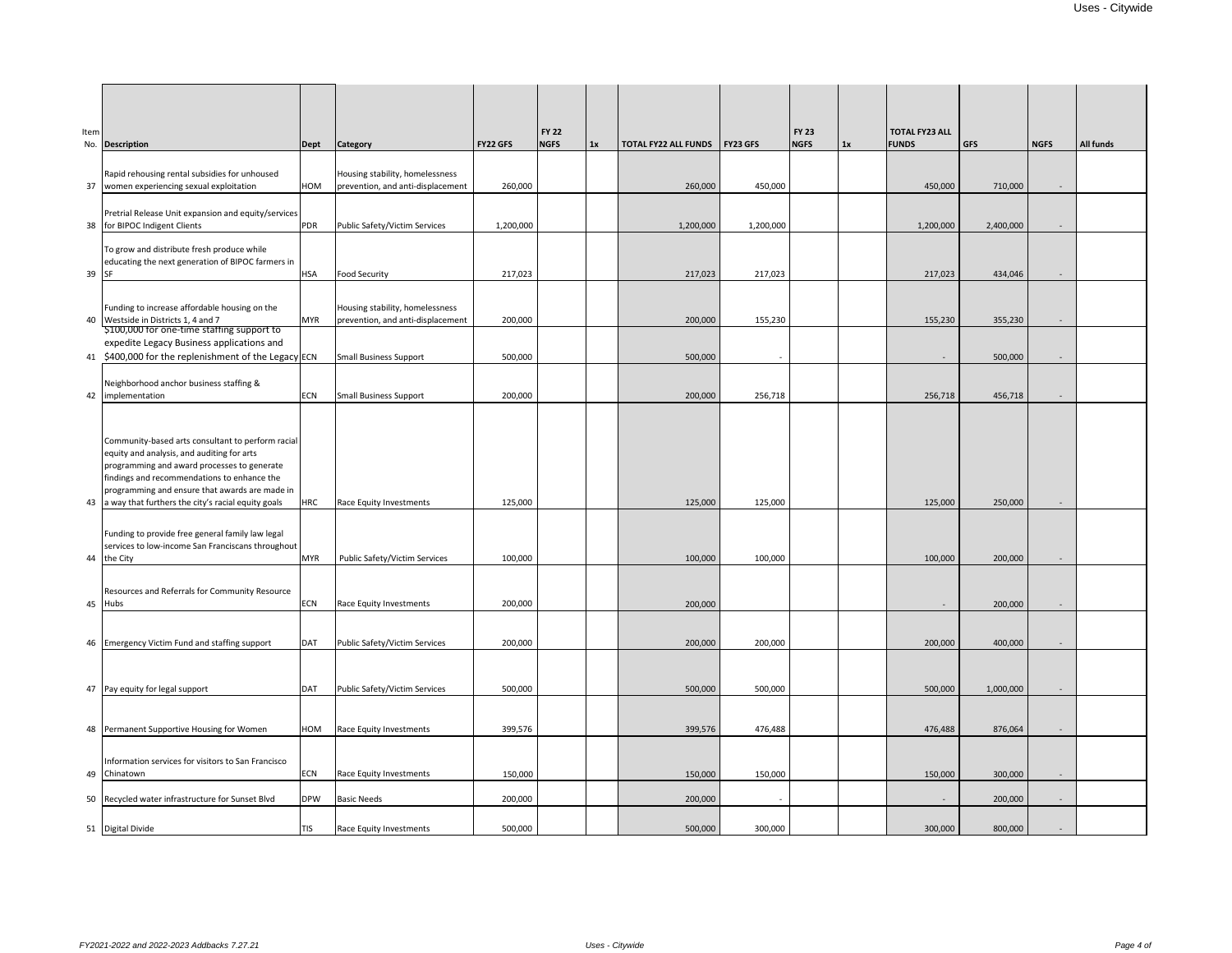| Item | No. Description                                                                                                                                                                                                 | Dept       | <b>Category</b>                                                                  | <b>FY22 GFS</b> | <b>FY 22</b><br><b>NGFS</b> | 1x | <b>TOTAL FY22 ALL FUNDS</b> | <b>FY23 GFS</b> | <b>FY 23</b><br><b>NGFS</b> | 1x | <b>TOTAL FY23 ALL</b><br><b>FUNDS</b> | <b>GFS</b> | <b>NGFS</b> | All funds |
|------|-----------------------------------------------------------------------------------------------------------------------------------------------------------------------------------------------------------------|------------|----------------------------------------------------------------------------------|-----------------|-----------------------------|----|-----------------------------|-----------------|-----------------------------|----|---------------------------------------|------------|-------------|-----------|
|      | Community Ambassadors for high need areas (not<br>already addressed by mayor's ambassador plan) -<br>52 D4, D5, D9, D10, D11                                                                                    | ADM        | Public Safety/Victim Services                                                    | 2,900,000       |                             |    | 2,900,000                   | 1,792,000       |                             |    | 1,792,000                             | 4,692,000  | $\sim$      |           |
|      | 53 Safety plan implementation for D10                                                                                                                                                                           | <b>CHF</b> | Public Safety/Victim Services                                                    | 250,000         |                             |    | 250,000                     |                 |                             |    | $\sim$                                | 250,000    | $\sim$      |           |
|      | 54 Exam Innovation and Delivery Team                                                                                                                                                                            | <b>DHR</b> | Misc                                                                             | 251,197         |                             |    | 251,197                     |                 |                             |    | $\sim$                                | 251,197    | $\sim$      |           |
|      | Position Based Testing (PBT) and Permanent<br>55 Exempt (PEX) Team                                                                                                                                              | <b>DHR</b> | Misc                                                                             | 187,288         |                             |    | 187,288                     |                 |                             |    | $\sim$                                | 187,288    | $\sim$      |           |
|      | 56 Remote Exam Administration                                                                                                                                                                                   | <b>DHR</b> | Misc                                                                             | 100,000         |                             |    | 100,000                     |                 |                             |    | $\sim$                                | 100,000    | $\sim$      |           |
|      | 57 Apprenticeship SF Program Expansion                                                                                                                                                                          | <b>DHR</b> | Misc                                                                             | 90,000          |                             |    | 90,000                      |                 |                             |    | $\sim$                                | 90,000     | $\sim$      |           |
| 58   | Comprehensive impact work for Latino children 0-<br>5, including prenatal care and medical home care                                                                                                            | <b>HSA</b> | Youth & Families                                                                 | 100,000         |                             |    | 100,000                     |                 |                             |    | $\sim$                                | 100,000    | $\sim$      |           |
|      | Funding to continue a community-based<br>partnership program for more localized, accessible<br>food security through prepared meals and job<br>59 training                                                      | <b>DPH</b> |                                                                                  | 125,000         |                             |    | 125,000                     |                 |                             |    | $\sim$                                | 125,000    | $\sim$      |           |
|      | Legal services and representation for Trans & GNC<br>60 asylum seekers                                                                                                                                          | <b>HRC</b> | LGBTQ+                                                                           | 125,000         |                             |    | 125,000                     |                 |                             |    | $\sim$                                | 125,000    | $\sim$      |           |
|      | Extremely Low Income (ELI) SRO Project-based<br>Operating subsidies, to support SRO acquisition<br>and rehab, including support for any necessary<br>remediation and relocation for seniors and<br>61 families. | <b>MYR</b> | Housing stability, homelessness<br>prevention, and anti-displacement             | 1,000,000       |                             |    | 1,000,000                   |                 |                             |    | $\sim$                                | 1,000,000  | $\sim$      |           |
|      | Early Care and Education R&R Resource and<br>62 Referral services support                                                                                                                                       | <b>HSA</b> | Youth & Families                                                                 | 910,000         |                             |    | 910,000                     | 910,000         |                             |    | 910,000                               | 1,820,000  |             |           |
|      | Reclassifying Administrative Assistants to<br>63 Legislative Assistants                                                                                                                                         | <b>BOS</b> | Misc                                                                             | 558,000         |                             |    | 558,000                     | 558,000         |                             |    | 558,000                               | 1,116,000  | $\sim$      |           |
|      | Providing devices and internet services for seniors<br>and people with disabilities and funding for to pay<br>64 for tech trainers                                                                              | <b>HSA</b> | Seniors/Housing stability,<br>homelessness prevention, and anti-<br>displacement | 200,000         |                             |    | 200,000                     |                 |                             |    |                                       | 200,000    |             |           |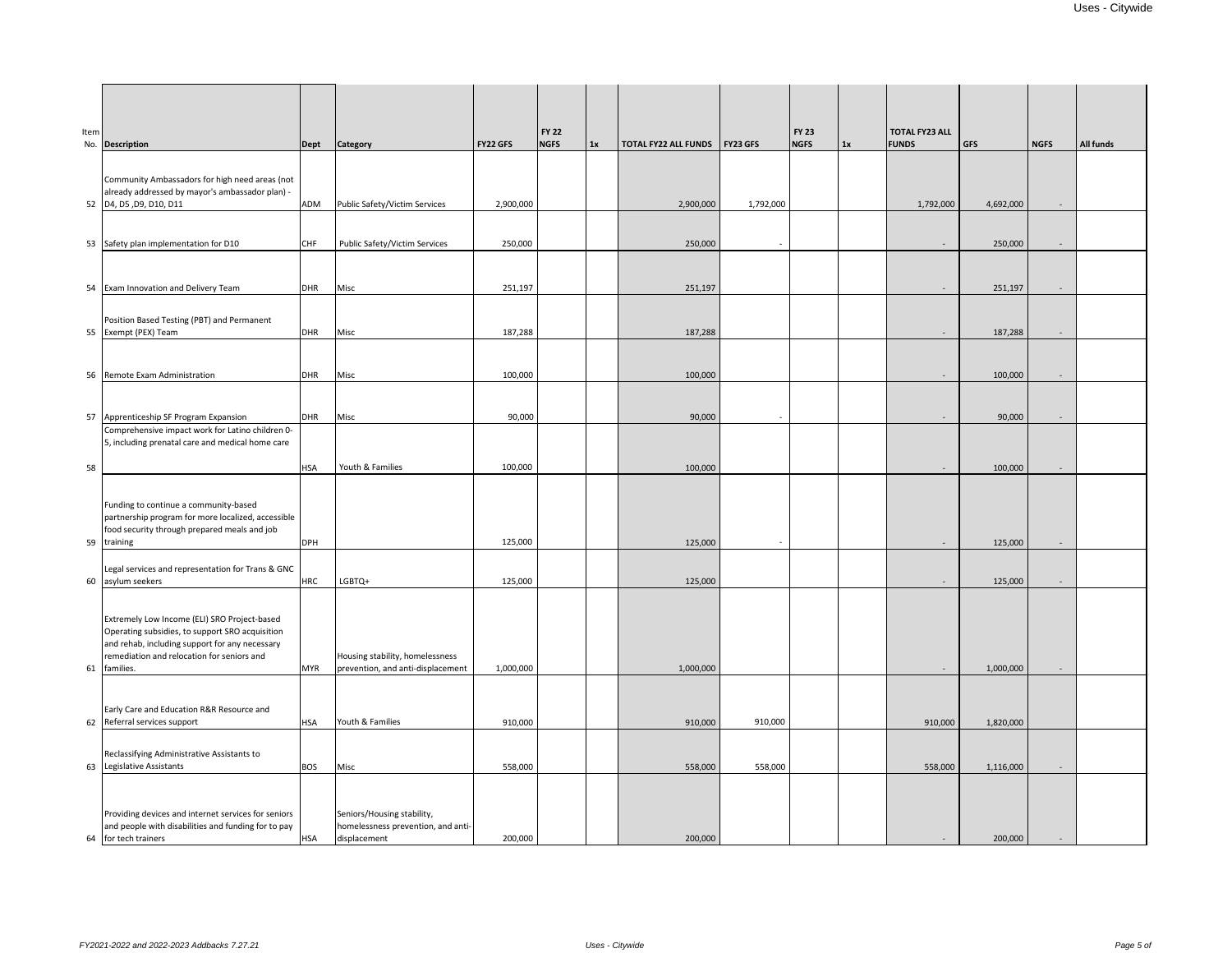| Item | No. Description                                                                                                                                                      | <b>Dept</b> | <b>Category</b>                                                                  | <b>FY22 GFS</b> | <b>FY 22</b><br><b>NGFS</b> | 1x | <b>TOTAL FY22 ALL FUNDS</b> | <b>FY23 GFS</b> | <b>FY 23</b><br><b>NGFS</b> | 1x | <b>TOTAL FY23 ALL</b><br><b>FUNDS</b> | <b>GFS</b> | <b>NGFS</b>              | <b>All funds</b> |
|------|----------------------------------------------------------------------------------------------------------------------------------------------------------------------|-------------|----------------------------------------------------------------------------------|-----------------|-----------------------------|----|-----------------------------|-----------------|-----------------------------|----|---------------------------------------|------------|--------------------------|------------------|
|      | Portable Need-Based Subsidies for Seniors and<br>65 People with Disabilities                                                                                         | <b>MYR</b>  | Seniors/Housing stability,<br>homelessness prevention, and anti-<br>displacement | 1,000,000       |                             |    | 1,000,000                   | 1,000,000       |                             |    | 1,000,000                             | 2,000,000  |                          |                  |
|      | 66 Need-Based Subsidy for People with HIV/AIDS                                                                                                                       | <b>MYR</b>  | LGBTQ+                                                                           | 750,000         |                             |    | 750,000                     | 750,000         |                             |    | 750,000                               | 1,500,000  |                          |                  |
|      | Portable Need Based Subsidies for Families at risk<br>67 of homelessness                                                                                             | HOM         | Youth & Families                                                                 | 200,000         |                             |    | 200,000                     | 200,000         |                             |    | 200,000                               | 400,000    | $\overline{\phantom{a}}$ |                  |
|      | Flexible Funds for Family Rapid Rehousing Subsidy<br>Extensions                                                                                                      |             |                                                                                  |                 |                             |    |                             |                 |                             |    |                                       |            |                          |                  |
| 68   | Flexible Funds for TAY Rapid Rehousing Subsidy<br>Extensions                                                                                                         | HOM         | Youth & Families<br>Youth & Families                                             | 300,000         |                             |    | 300,000                     | 100,000         |                             |    | 100,000                               | 400,000    | $\sim$                   |                  |
| 69   |                                                                                                                                                                      | HOM         |                                                                                  | 300,000         |                             |    | 300,000                     | 100,000         |                             |    | 100,000                               | 400,000    |                          |                  |
|      | 70 Latino Workforce                                                                                                                                                  | <b>ECN</b>  | Race Equity Investments                                                          | 100,000         |                             |    | 100,000                     |                 |                             |    | $\sim$                                | 100,000    | $\sim$                   |                  |
|      | "SOS for SRO Families" Project based-operating<br>71 subsidies to access affordable housing                                                                          |             | Housing stability, homelessness<br>prevention, and anti-displacement             |                 |                             |    | $\sim$                      | 250,000         |                             |    | 250,000                               | 250,000    |                          |                  |
|      | Management Assistant to work at the Treasurer's<br>Office, Banking and Financial Empowerment team<br>to assist with guaranteed income proposals.                     |             |                                                                                  |                 |                             |    |                             |                 |                             |    |                                       |            |                          |                  |
| 72   |                                                                                                                                                                      | <b>TTX</b>  | Race Equity Investments                                                          | 142,458         |                             |    | 142,458                     | 142,458         |                             |    | 142,458                               | 284,916    |                          |                  |
|      | City College Workforce Education and Recovery<br>73 Fund                                                                                                             | <b>CHF</b>  | Misc                                                                             | 1,000,000       |                             |    | 1,000,000                   |                 |                             |    | $\sim$                                | 1,000,000  | $\sim$                   |                  |
|      | 74 District Addbacks at \$1M                                                                                                                                         | Misc.       | Misc                                                                             | 11,000,000      |                             |    | 11,000,000                  |                 |                             |    | $\sim$                                | 11,000,000 |                          |                  |
|      | A coordinator position and resources for<br>community action teams to support a multiethnic,<br>multilingual alliance that brings together diverse<br>75 communities | <b>MYR</b>  | Race Equity Investments                                                          | 70,000          |                             |    | 70,000                      | 70,000          |                             |    | 70,000                                |            |                          |                  |
|      |                                                                                                                                                                      |             |                                                                                  |                 |                             |    |                             |                 |                             |    |                                       | 140,000    |                          |                  |
|      | Programs for formerly homeless veterans in the<br>76 Presidio                                                                                                        | <b>MYR</b>  |                                                                                  | 115,000         |                             |    | 115,000                     |                 |                             |    | $\sim$                                | 115,000    | $\sim$                   |                  |
|      |                                                                                                                                                                      |             |                                                                                  |                 |                             |    |                             |                 |                             |    |                                       |            |                          |                  |
|      | 77 ExCEL-DCYF Match                                                                                                                                                  | <b>CHF</b>  |                                                                                  | 1,000,000       |                             |    | 1,000,000                   | 1,000,000       |                             |    | 1,000,000                             | 2,000,000  | $\sim$                   |                  |
|      |                                                                                                                                                                      |             |                                                                                  |                 |                             |    |                             |                 |                             |    |                                       |            |                          |                  |
|      | 78 First year Free Program                                                                                                                                           | <b>GEN</b>  |                                                                                  | 12,000,000      |                             |    | 12,000,000                  |                 |                             |    |                                       | 12,000,000 |                          |                  |